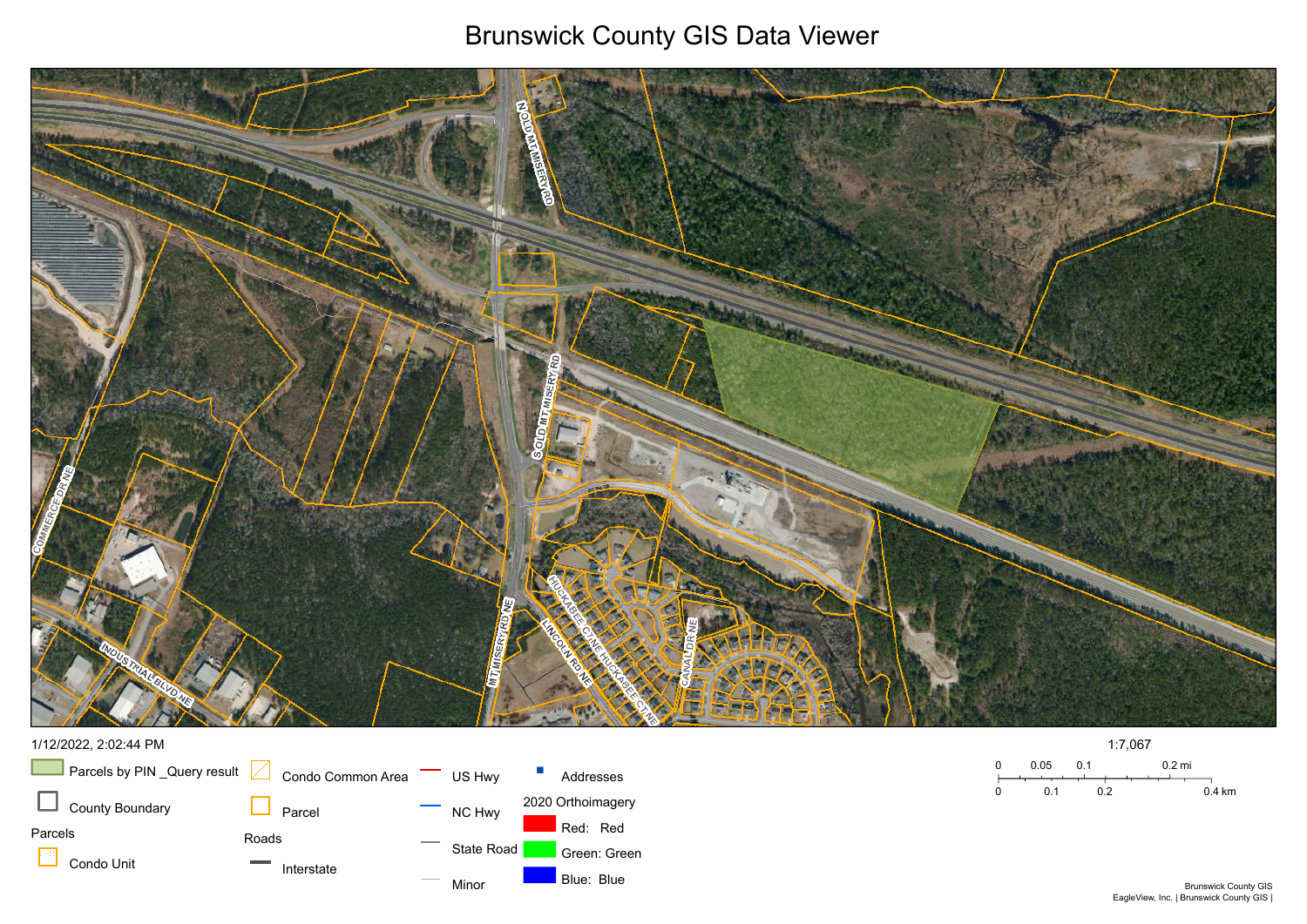| <b>BRUNSWICK COUNTY</b>                              |                |     |            |                   |                     |                                              |             |                   |              |                    |                                   |                     |                      |                                                              |             |                    |                                  |                 | 1/12/2022 2:02:03 PM        |                    |
|------------------------------------------------------|----------------|-----|------------|-------------------|---------------------|----------------------------------------------|-------------|-------------------|--------------|--------------------|-----------------------------------|---------------------|----------------------|--------------------------------------------------------------|-------------|--------------------|----------------------------------|-----------------|-----------------------------|--------------------|
| <b>DEPARTMENT OF TRANSPORTATION</b>                  |                |     |            |                   |                     |                                              |             |                   |              |                    |                                   |                     | Return/Appeal Notes: |                                                              |             | Parcel: 0230001701 |                                  |                 |                             |                    |
|                                                      |                |     |            |                   |                     |                                              |             |                   |              |                    |                                   |                     |                      |                                                              |             |                    | PLAT: / UNIO ID 145683           |                 |                             |                    |
| 10088700                                             |                |     |            |                   |                     |                                              |             |                   |              |                    |                                   |                     |                      | ID NO: 218904924392                                          |             |                    |                                  |                 |                             |                    |
|                                                      |                |     |            |                   |                     | BRUNSWICK COUNTY (100), NAVASSA (100)        |             |                   |              |                    |                                   |                     | CARD NO. 1 of 1      |                                                              |             |                    |                                  |                 |                             |                    |
| Reval Year: 2019 Tax Year: 2021                      |                |     |            |                   | 23.90 ACRES         |                                              |             |                   |              |                    |                                   |                     | 23,9000 AC           |                                                              | $SRC =$     |                    |                                  |                 |                             |                    |
| Appraised by 49 on 12/06/2017 C106 LELAND INDUSTRIAL |                |     |            |                   |                     |                                              |             |                   |              |                    |                                   | TW-01               |                      | CI-24 FR-09 EX-N                                             |             | AT-                |                                  |                 | <b>LAST ACTION 20171206</b> |                    |
| <b>CONSTRUCTION DETAIL</b>                           |                |     |            |                   | <b>MARKET VALUE</b> |                                              |             |                   |              |                    |                                   | <b>DEPRECIATION</b> |                      |                                                              |             |                    | <b>CORRELATION OF VALUE</b>      |                 |                             |                    |
| TOTAL POINT VALUE                                    |                |     |            |                   | Eff.                |                                              | <b>BASE</b> |                   |              |                    |                                   |                     |                      |                                                              |             |                    |                                  |                 |                             |                    |
| <b>BUILDING ADJUSTMENTS USE MOD</b>                  |                |     |            |                   | Area                | <b>QUAL</b>                                  | RATE        | <b>RCN EYBAYB</b> |              |                    |                                   |                     |                      | CREDENCE TO                                                  |             |                    |                                  |                 |                             |                    |
| <b>TOTAL ADJUSTMENT</b>                              |                |     | 98 00      |                   |                     |                                              |             |                   |              |                    |                                   | % GOOD              |                      | <b>DEPR. BUILDING VALUE - CARD</b>                           |             |                    |                                  |                 |                             | $\sqrt{ }$         |
| <b>FACTOR</b>                                        |                |     |            |                   | TYPE: VACANT LAND   |                                              |             |                   |              |                    |                                   |                     |                      | <b>DEPR. OB/XF VALUE - CARD</b>                              |             |                    |                                  |                 |                             | $\Omega$           |
| TOTAL QUALITY INDEX                                  |                |     |            |                   |                     |                                              |             |                   |              |                    |                                   |                     |                      | <b>MARKET LAND VALUE - CARD</b><br>TOTAL MARKET VALUE - CARD |             |                    |                                  |                 |                             | 135,800<br>135,800 |
|                                                      |                |     | STYLE:     |                   |                     |                                              |             |                   |              |                    |                                   |                     |                      |                                                              |             |                    | TOTAL APPRAISED VALUE - CARD     |                 |                             | 135,800            |
|                                                      |                |     |            |                   |                     |                                              |             |                   |              |                    |                                   |                     |                      |                                                              |             |                    | TOTAL APPRAISED VALUE - PARCEL   |                 |                             | 135,800            |
|                                                      |                |     |            |                   |                     |                                              |             |                   |              |                    |                                   |                     |                      |                                                              |             |                    | TOTAL PRESENT USE VALUE - PARCEL |                 |                             | $\Omega$           |
|                                                      |                |     |            |                   |                     |                                              |             |                   |              |                    |                                   |                     |                      |                                                              |             |                    | TOTAL VALUE DEFERRED - PARCEL    |                 |                             |                    |
|                                                      |                |     |            |                   |                     |                                              |             |                   |              |                    |                                   |                     |                      |                                                              |             |                    | TOTAL TAXABLE VALUE - PARCEL \$  |                 |                             | 135,800            |
|                                                      |                |     |            |                   |                     |                                              |             |                   |              |                    |                                   |                     |                      |                                                              |             |                    | <b>PERMIT</b>                    |                 |                             |                    |
|                                                      |                |     |            |                   |                     |                                              |             |                   |              |                    |                                   |                     |                      | CODE                                                         | <b>DATE</b> |                    | <b>NOTE</b>                      | <b>NUMBER</b>   | <b>AMOUNT</b>               |                    |
|                                                      |                |     |            |                   |                     |                                              |             |                   |              |                    |                                   |                     |                      | ROUT: WTRSHD:                                                |             |                    |                                  |                 |                             |                    |
|                                                      |                |     |            |                   |                     |                                              |             |                   |              |                    |                                   |                     |                      |                                                              |             |                    | <b>SALES DATA</b>                |                 |                             |                    |
|                                                      |                |     |            |                   |                     |                                              |             |                   |              |                    |                                   |                     |                      | OFF.                                                         |             |                    |                                  |                 |                             |                    |
|                                                      |                |     |            |                   |                     |                                              |             |                   |              |                    |                                   |                     |                      | <b>RECORD</b>                                                | <b>DATE</b> |                    | <b>DEED</b>                      |                 | <b>INDICATE SALES</b>       |                    |
|                                                      |                |     |            |                   |                     |                                              |             |                   |              |                    |                                   |                     |                      | <b>BOOK PAGE MOYR</b>                                        |             |                    | <b>TYPE</b><br>Q/UV/I            |                 | <b>PRICE</b>                |                    |
|                                                      |                |     |            |                   |                     |                                              |             |                   |              |                    |                                   |                     |                      | 03217 1085                                                   |             | 12 2011            | U<br><b>WD</b>                   | $\vee$          |                             | 49000              |
|                                                      |                |     |            |                   |                     |                                              |             |                   |              |                    |                                   |                     |                      |                                                              |             |                    | <b>HEATED AREA</b>               |                 |                             |                    |
|                                                      |                |     |            |                   |                     |                                              |             |                   |              |                    |                                   |                     |                      |                                                              |             |                    | <b>NOTES</b>                     |                 |                             |                    |
|                                                      |                |     |            |                   |                     |                                              |             |                   |              |                    |                                   |                     |                      |                                                              |             |                    |                                  |                 |                             |                    |
|                                                      | <b>SUBAREA</b> |     |            |                   |                     |                                              |             |                   |              |                    |                                   | <b>UNIT</b>         | ORIG <sub>%</sub>    |                                                              | <b>SIZE</b> |                    | <b>ANN DEP</b>                   |                 | $\mathbf{O}/\mathbf{O}$     | OB/XF DEPR.        |
|                                                      | GS             |     | <b>RPL</b> |                   |                     | CODEQUALITY DESCRIPTION COUNTLITH WITH UNITS |             |                   |              |                    |                                   | <b>PRICE</b>        | <b>COND</b>          | <b>BLDG#</b>                                                 | <b>FACT</b> | <b>AYBEYB</b>      | <b>RATE</b>                      | <b>OVR</b> COND |                             | <b>VALUE</b>       |
| <b>TYPE</b>                                          | <b>AREA</b>    | 9/6 | <b>CS</b>  |                   |                     | <b>TOTAL OB/XF VALUE</b>                     |             |                   |              |                    |                                   |                     |                      |                                                              |             |                    |                                  |                 |                             |                    |
| <b>FIREPLACE</b>                                     |                |     |            |                   |                     |                                              |             |                   |              |                    |                                   |                     |                      |                                                              |             |                    |                                  |                 |                             |                    |
| <b>SUBAREA</b>                                       |                |     |            |                   |                     |                                              |             |                   |              |                    |                                   |                     |                      |                                                              |             |                    |                                  |                 |                             |                    |
| <b>TOTALS</b>                                        |                |     |            |                   |                     |                                              |             |                   |              |                    |                                   |                     |                      |                                                              |             |                    |                                  |                 |                             |                    |
| <b>BUILDING DIMENSIONS</b>                           |                |     |            |                   |                     |                                              |             |                   |              |                    |                                   |                     |                      |                                                              |             |                    |                                  |                 |                             |                    |
| <b>LAND INFORMATION</b>                              |                |     |            |                   |                     |                                              |             |                   |              |                    |                                   |                     |                      |                                                              |             |                    |                                  |                 |                             |                    |
|                                                      |                |     |            |                   |                     |                                              |             |                   | <b>OTHER</b> |                    |                                   |                     |                      |                                                              |             |                    |                                  |                 |                             |                    |
|                                                      |                |     |            |                   |                     |                                              |             |                   |              |                    | <b>ADJUSTMENTS AND</b>            |                     | <b>LAND</b>          | <b>TOTAL</b>                                                 |             |                    |                                  |                 |                             |                    |
| <b>HIGHEST AND</b>                                   | <b>USE</b>     |     |            | <b>LOCAL FRON</b> |                     | <b>DEPTH LND</b>                             |             | <b>COND NOTES</b> |              |                    |                                   | <b>ROAD</b>         | <b>UNIT</b>          | LAND                                                         |             | UNT TOTAL          | <b>ADJUSTED</b>                  |                 | <b>LAND OVERRIDE LAND</b>   |                    |
| <b>BEST USE</b>                                      |                |     |            |                   |                     | CODE ZONING TAGE DEPTH / SIZE MOD FACT       |             |                   |              |                    | RF AC LC TO OT TYPE               |                     | <b>PRICE</b>         | <b>UNITS</b>                                                 | <b>TYP</b>  | <b>ADJST</b>       | UNIT PRICE VALUE                 |                 | <b>VALUE</b>                | <b>NOTES</b>       |
| <b>INDUSTRIAL</b>                                    | 0640           |     | HI         | $\Omega$          | $\Omega$            | 1.0000                                       | $\Omega$    |                   |              |                    | $0.1400 + 00 + 00 - 30 - 32 - 24$ | <b>NP</b>           | 40,000.00            | 24.250                                                       | AC          | 0.140              |                                  | 5,600.00 135800 |                             |                    |
|                                                      |                |     |            |                   |                     |                                              |             |                   |              | Loccation/Wet/Size |                                   |                     |                      |                                                              |             |                    |                                  |                 |                             |                    |
| TOTAL MARKET LAND DATA                               |                |     |            |                   |                     |                                              |             |                   |              |                    |                                   |                     |                      |                                                              | 24.250      |                    |                                  |                 | 135,800                     |                    |
| TOTAL PRESENT USE DATA                               |                |     |            |                   |                     |                                              |             |                   |              |                    |                                   |                     |                      |                                                              |             |                    |                                  |                 |                             |                    |